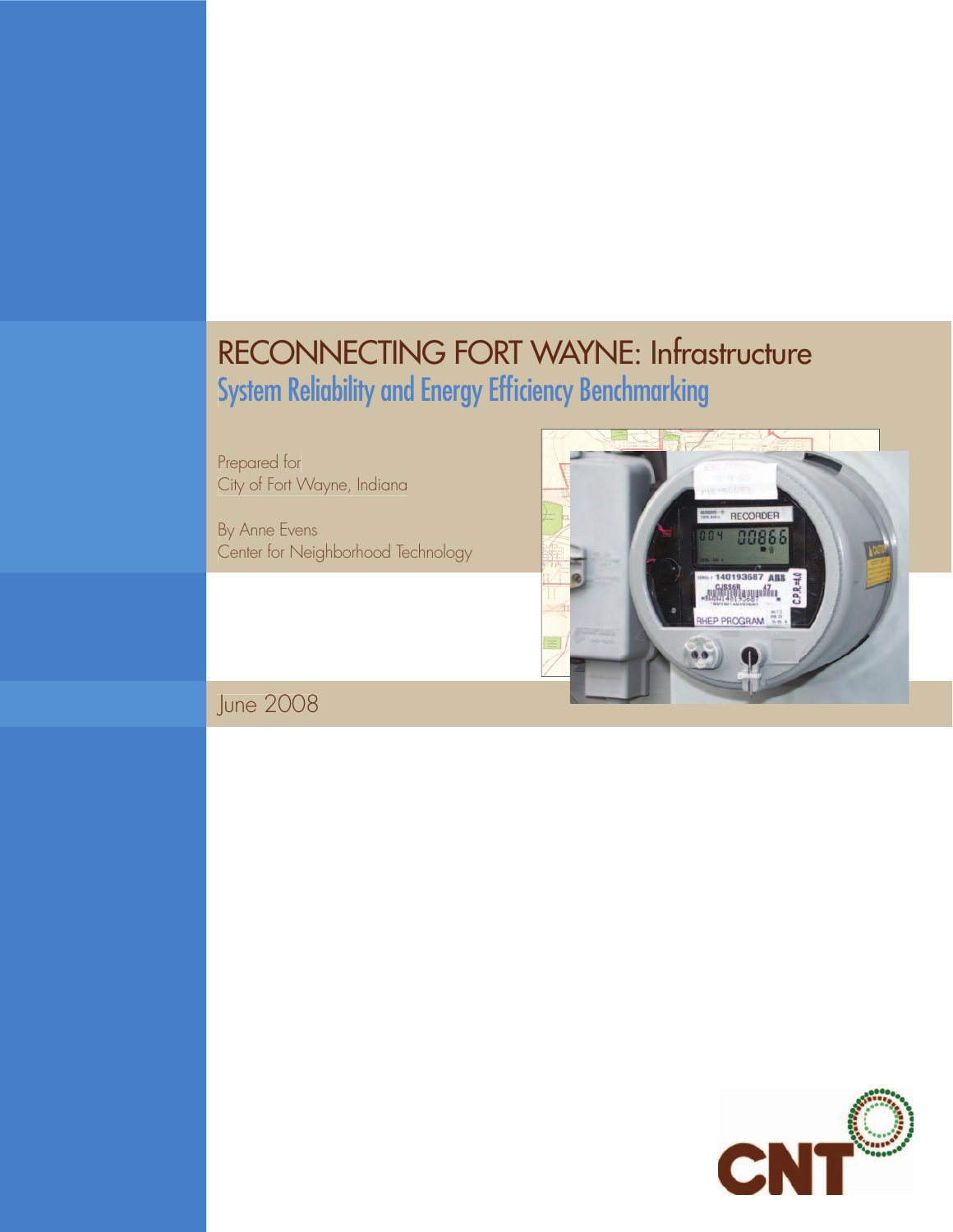## Fort Wayne System Reliability and Energy Efficiency Benchmarking Report

### **Acknowledgements**

The Center for Neighborhood Technology would like to thank Mayor Graham Richard for his vision in initiating a multi-faceted review of opportunities for Fort Wayne to become a more sustainable city and to Mayor Tom Henry for bringing this consultation to fruition. We also thank Doug Fasick for his excellent comments and Wendy Barrott for her energetic and thoughtful oversight of this and many other facets of the Fort Wayne's Energy Future consultation.

## About the Center for Neighborhood Technology

founded in 1978 to research, adapt and test new community revitalization strategies relevant to urban communities, especially strategies that harnessed the environmental and economic value of the more efficient use of naturalresources. Over the years, CNT has worked to disclose the hidden assets of the Chicagoland economy and urban areas more broadly; demonstrate the multi-bottom line benefits of more resource-efficient policies and practices; and show how the value of what we demonstrated could be captured to benefit communities and their residents inclusively. CNT's work, especially in the areas of energy, transportation, materials conservation and housing preservation, helped fuel a generation of community development institutions and learning, garnering us a reputation as an economic innovator and leader in the field of creative sustainable development.

The Center for Neighborhood Technology (CNT) was CNT serves as the umbrella for a number of projects and affiliate organizations, all of which help the organization fulfill its mission: to promote the development of more livable and sustainable urban communities. CNT's transportation work is focused on using transportation assets to serve both the environmental and economic development goals of regions and communities. CNT works to boost demand for clean, efficient and affordable mass transit; increase the supply of traditional and non-traditional mass transit services; disclose the linkages between transportation costs and housing affordability; create model value-capture mechanisms that take advantage of the intersection of efficient transportation networks with community economic development programs; and promote policy initiatives that increase public participation in investment decisions and make more resources available for sustainable investments.

More information about CNT is available at www.cnt.org.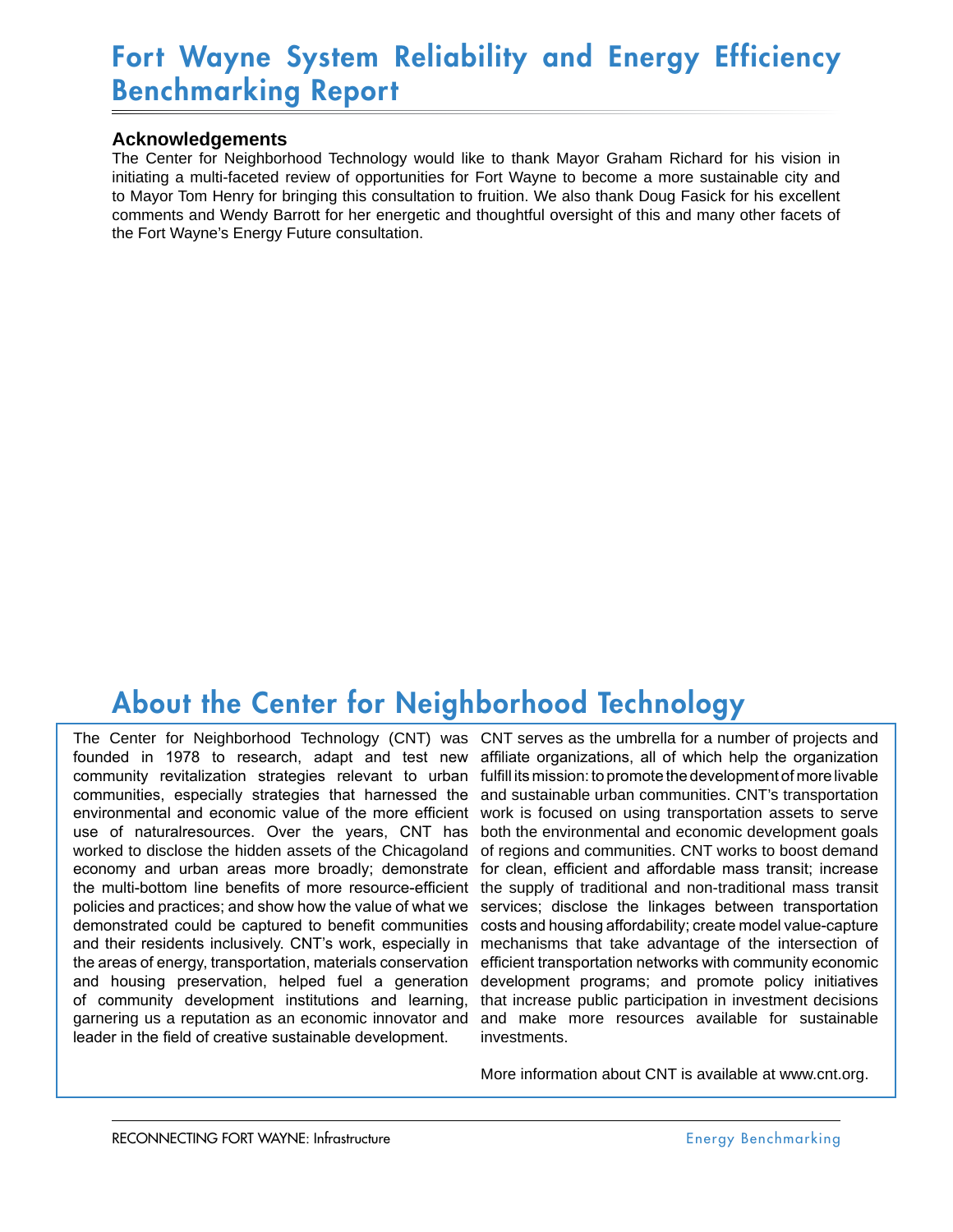# System Reliability & Energy Efficiency Benchmarking

Establishing measureable goals for the city's energy service is a critical step towards defining a sustainable energy plan. In order to establish realistic and achievable goals, it is necessary to define indicators and identify performance standards that have been achieved in other cities with comparable climates and housing types. Data from the following sources was reviewed to establish performance benchmarks for system reliability and for energy consumption: data provided by AEP, national studies including the Residential Energy Consumption Survey and the Commercial Building Energy Consumption Survey, regional studies including the Midwest Energy Efficiency Alliance study and the American Council for an Energy Efficient Economy (ACEEE) studies.

## **Reliability & Power Quality Goals for Fort Wayne**

Widespread and intermittent outages experienced in the U.S. over the last few years have brought new attention to the issue of system reliability. Outages are expensive both for utilities and for customers.1 A variety of benchmarks have been developed to measure overall system reliability.

**The System Average Interruption Frequency Index (SAIFI)** is commonly used as a reliability indicator by electric power utilities. SAIFI is the average number of interruptions that a customer experienced, and is calculated as:

| <b>SAIFI</b> | VEN. | total number of customer interruptions |  |  |
|--------------|------|----------------------------------------|--|--|
|              |      | total number of customers served       |  |  |

SAIFI is measured in the number of events (of interruption) per customer. It is usually measured over the course of a year.

**The System Average Interruption Duration Index (SAIDI)** is another reliability indicator commonly used and reported by electric power utilities. SAIDI is the average outage duration for each customer served, and is calculated as follows:

## **SAIDI = sum of all customer interruption durations total number of customers served**

SAIDI is measured in units of time, often minutes or hours. It is usually measured over the course of a year.

**The Customer Average Interruption Duration Index (CAIDI)** is also a reliability index commonly used by electric power utilities. Related to SAIDI and SAIFI, CAIDI is the average outage duration that customers experienced. CAIDI can also be thought of as the average restoration time. It is calculated by the following formula:



CAIDI is measured in units of time, often minutes or hours. It is usually measured over the course of a year.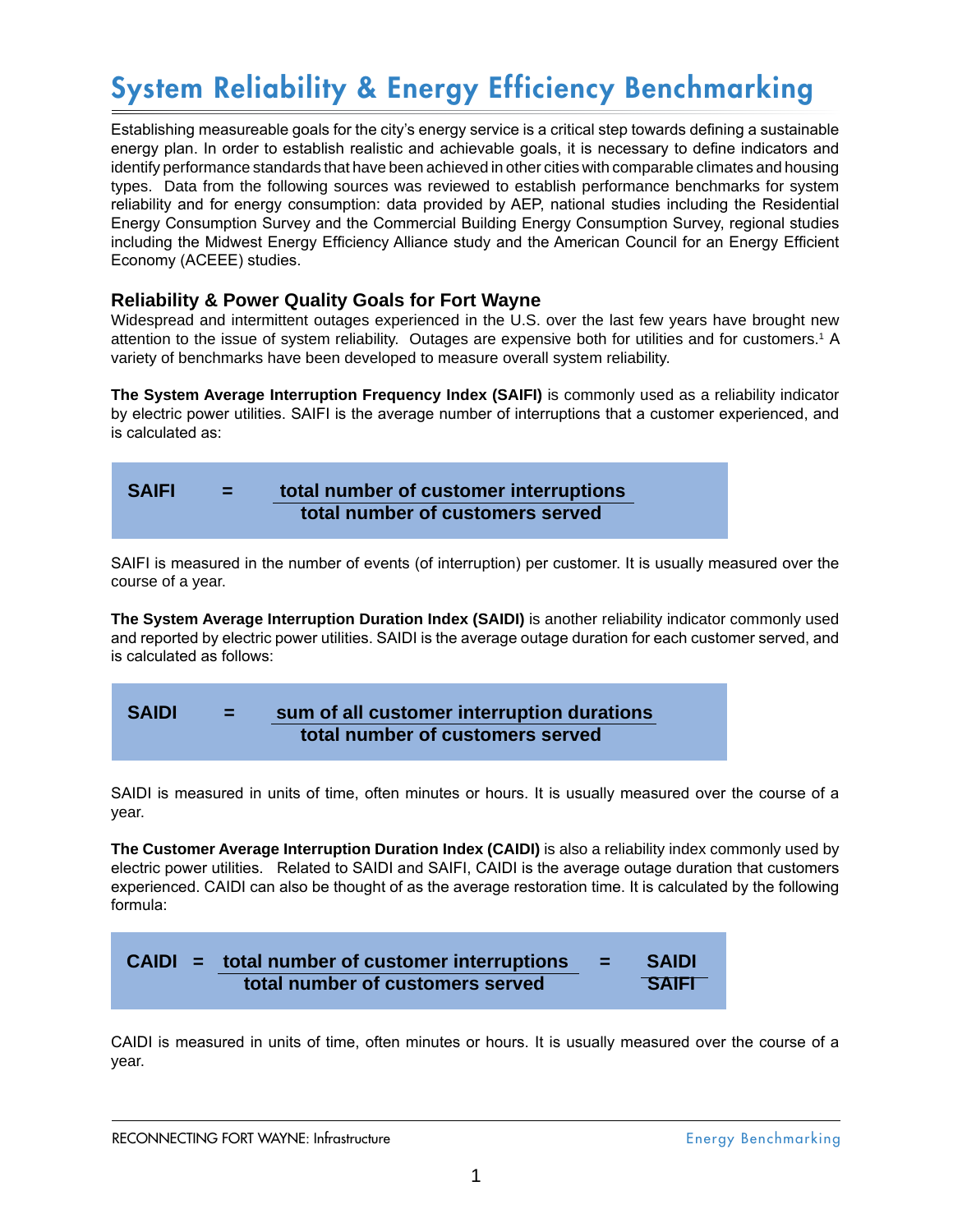**The Momentary Average Interruption Frequency Index (MAIFI)** is a reliability indicator that is also used by electric power utilities, but is rarely reported. MAIFI is the average number of sub-5-minute (i.e. "momentary") interruptions that a customer would experience during a given period (typically a year), and is calculated as follows:

## **MAIFI = total number of customer interruptions less than five minutes total number of customers served**

Although the MAIFI has tended to be less reported than other reliability indicators, it is useful for tracking momentary power outages, or "blinks," that can be hidden or misrepresented by an overall outage duration index like SAIDI or SAIFI.

Momentary power outages are often caused by transient faults, such as lightning strikes or vegetation contacting a power line, and many utilities use reclosers to automatically restore power quickly after a transient fault has cleared.

The following table shows the Electricity Reliability Indicators for I&M, Indiana Utilities and North American Utilities.

|        | <b>SAIFI</b>     |                                 |                                                    | <b>SAIDI (Minutes)</b> |                                          |                                                           | <b>CAIDI (Minutes)</b> |                                                |                                                     |
|--------|------------------|---------------------------------|----------------------------------------------------|------------------------|------------------------------------------|-----------------------------------------------------------|------------------------|------------------------------------------------|-----------------------------------------------------|
| Year   | 18M <sup>2</sup> | <b>Indiana</b><br>Utilities $3$ | <b>North</b><br>American<br>Utilities <sup>4</sup> | 18 <sub>M</sub>        | <b>Indiana</b><br>Utilities <sup>6</sup> | <b>North</b><br><b>American</b><br>Utilities <sup>7</sup> | 18 <sup>8</sup>        | <b>Indiana</b><br><b>Utilities<sup>9</sup></b> | <b>North</b><br>American<br>Utilities <sup>10</sup> |
| 2002   | 1.681            | 1.47                            | 1.1                                                | 179.1                  | 145                                      | 90                                                        | 159.3                  | 119.9                                          | 81.6                                                |
| 2003   | 1.583            | 1.43                            | 1.1                                                | 128.5                  | 158                                      | 90                                                        | 135                    | 140.2                                          | 81.6                                                |
| 2004   | 1.424            | 1.42                            | 1.1                                                | 194.1                  | 145                                      | 90                                                        | 155.6                  | 130.1                                          | 81.6                                                |
| 2005   | 1.311            |                                 |                                                    | 170.7                  |                                          |                                                           | 171.1                  |                                                |                                                     |
| 2006   | 1.242            |                                 |                                                    | 146.7                  |                                          |                                                           | 130.6                  |                                                |                                                     |
| 2007** | 1.237            |                                 |                                                    | 139.1                  |                                          |                                                           | 125.6                  |                                                |                                                     |

#### **Table 1. Electricity Reliability Indicators**

It should be noted that the data for I&M refers to the entire service territory and not specifically to Fort Wayne. Additionally, the data reported for North American utilities is for 1998.

Some cities, such as Austin, Texas, have established very aggressive goals for system reliability compared to Fort Wayne's current performance. Austin's benchmarks include a SAIDI of 60 minutes, compared with Fort Wayne's 129.1 to 194.1 minutes, and a SAIFI of 0.8 interruptions per year compared with Fort Wayne's 1.237 to 1.681.

It should be noted that Austin's weather patterns are different. All system reliability measures should take weather patterns into consideration.

### *Recommendations*

- AEP should report these data for Ft. Wayne specifically and by geography if possible. This data 1. can be used to develop a plan for improvement.
- The best way to improve these reliability performance measures is to address the worst performing 2. feeders.
- AEP and Ft. Wayne could use these data to market particularly to commercial customers. 3.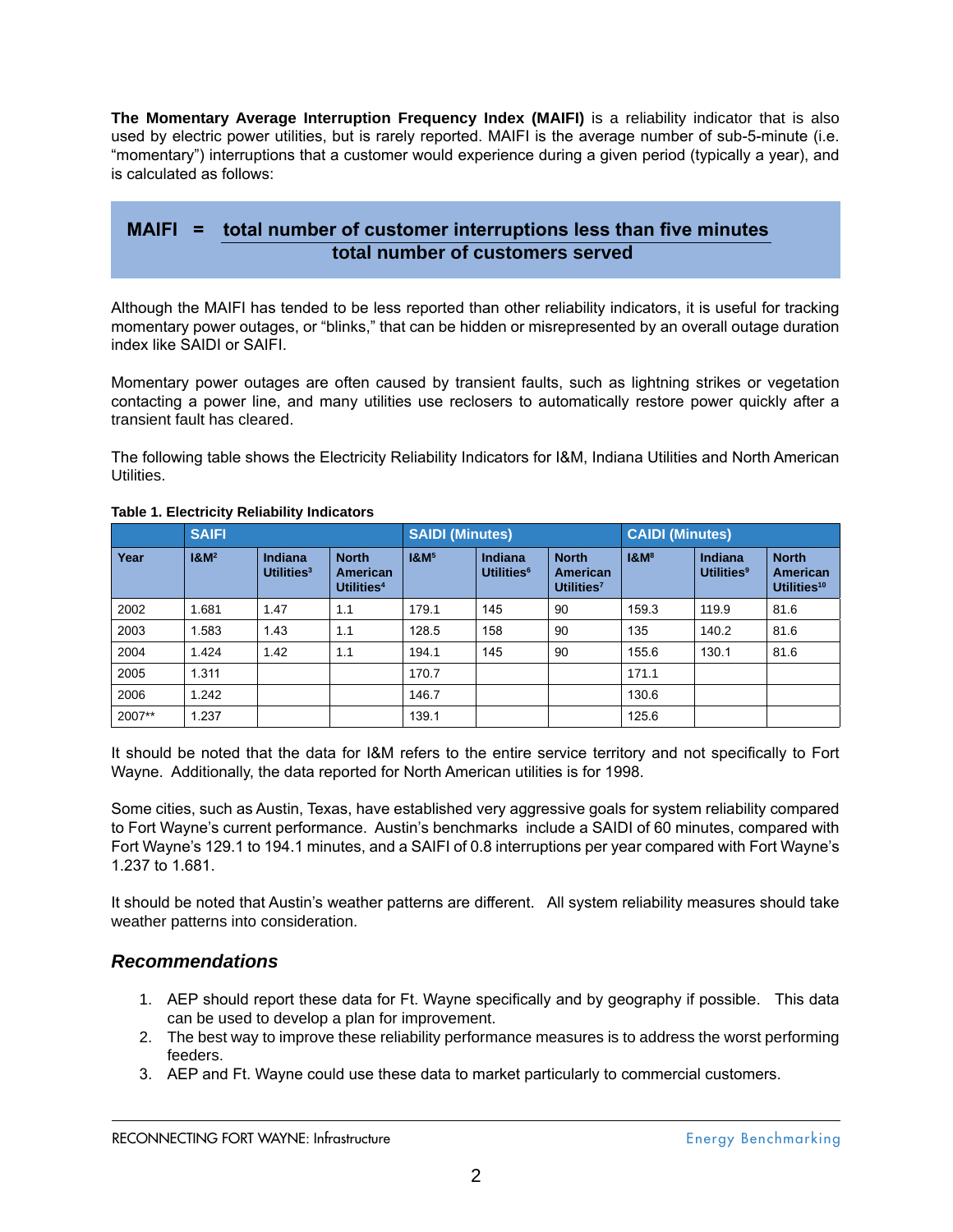## **Goals for Energy Consumption in Buildings Goals for Fort Wayne**

The cost of energy is one of the largest, fastest growing, and least predictable components of the operating costs of buildings in the Midwest. Energy costs are dependent upon both price and consumption. As energy prices continue to rise, it becomes increasingly important to invest in improvements that reduce energy consumption. The Energy Use Intensity (EUI) as measured in Kilo-Btu's per square foot per year, is the standard measure of energy consumption in buildings. This measure can summarize all energy consumption (natural gas, electricity, and other fuels) or it can be reported by fuel type. The EUI values included in this report reflect total energy consumption from all fuel types.

The US Department of Energy has conducted regular surveys of the energy consumption in buildings for residential and commercial buildings approximately every three years since 1980. These surveys called the Residential Energy Consumption Survey (RECS) and the Commercial Building Energy Consumption Survey (CBECS) are the best source of comparable EUI data.11 The following sections and charts summarize EUI comparison data for several types of buildings and commercial establishments that are relevant to the City of Fort Wayne. The comparison data is for the East North Central Region represented in the RECS and CBECS dataset which includes Illinois, Indiana, Michigan, Ohio and Wisconsin.

## *Residential Buildings*

The EUIs for average energy consumption in existing residential buildings for the East North Central Region are 75.4 KBtu/sqft/year for single family homes, 56.1 KBtu/sqft/year for two to four unit buildings, and 48.5 KBtu/sqft/year for multi-family buildings with five units and greater. The following graphic shows how EUIs could vary in a sample neighborhood in Fort Wayne and with a benchmark for the average EUI by type of building which provides context to the homeowner, real estate agent or community member. In this graphic, the bluer homes are the most energy efficient per square foot and the pink or red homes are less energy efficient per square foot. This information can be used to help people identify how their homes compare with other homes in their community.

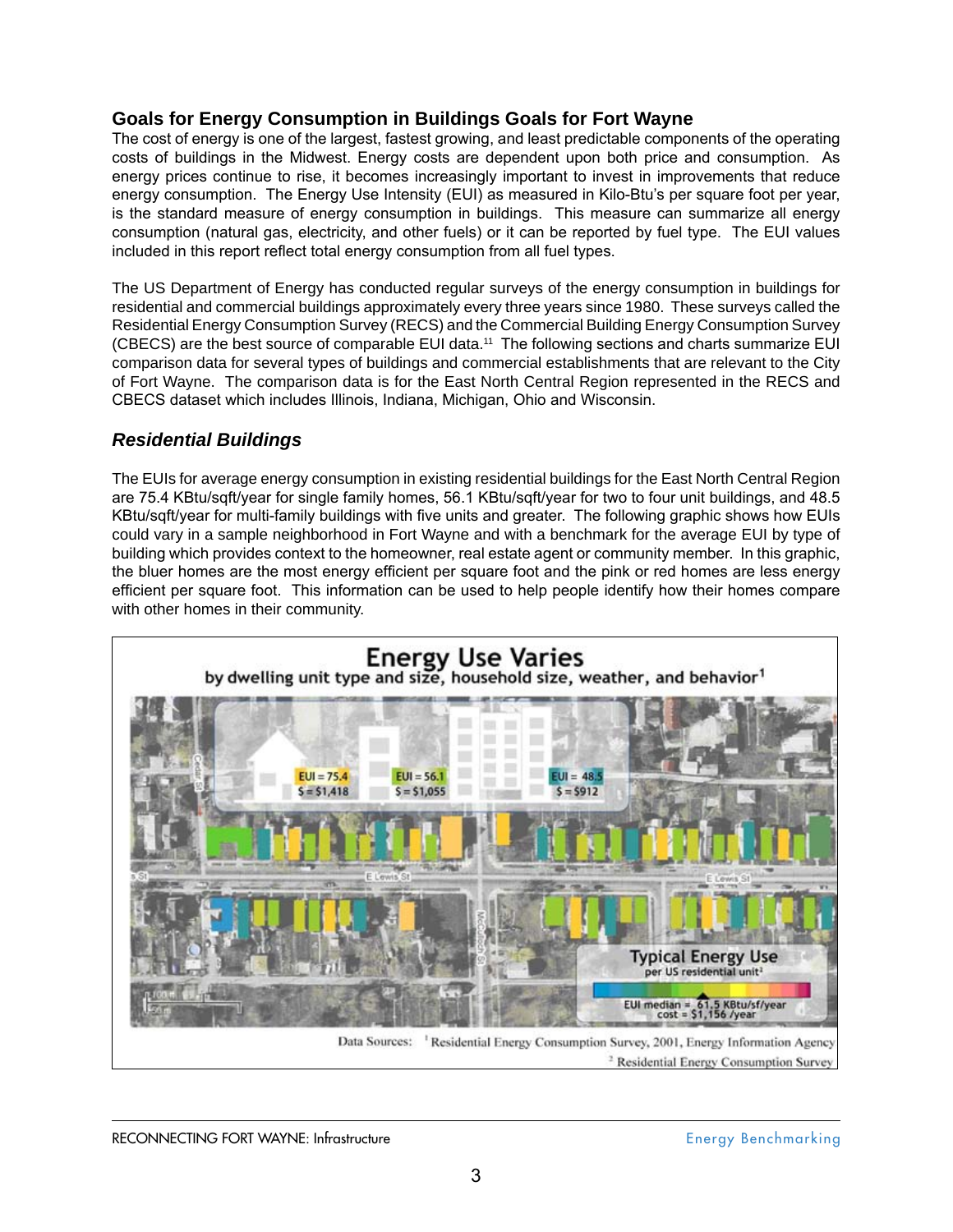The following chart displays how energy is consumed in a typical home. The numbers show the percent of total energy consumption that can be attributed to each end use. While energy consumption benchmarks can be established for each residential end use, these indicators are difficult to measure without expensive sub-metering. Therefore, total energy consumption is the default measure of energy consumption in buildings



## *Commercial & Industrial Buildings*

The commercial building stock is diverse and consists of business establishments and other organizations that provide services. The sector includes service businesses (e.g., retail stores, hotels, restaurants), health care, public and private schools, correctional institutions, and religious and fraternal organizations. Municipal buildings are also included in the commercial sector. The industrial and manufacturing sector includes a variety of businesses including metal working, electronics manufacturing, construction and food processing. Energy consumption patterns vary by type of building and by process.



**Figure 1. Figure 1: Energy Intensity in Midwest Commercial Building in 2003s (Thousand Btu per square foot)**

*Source: Energy Information Administration, Commercial Building Energy Consumption Survey <www.eia.doe.gov>*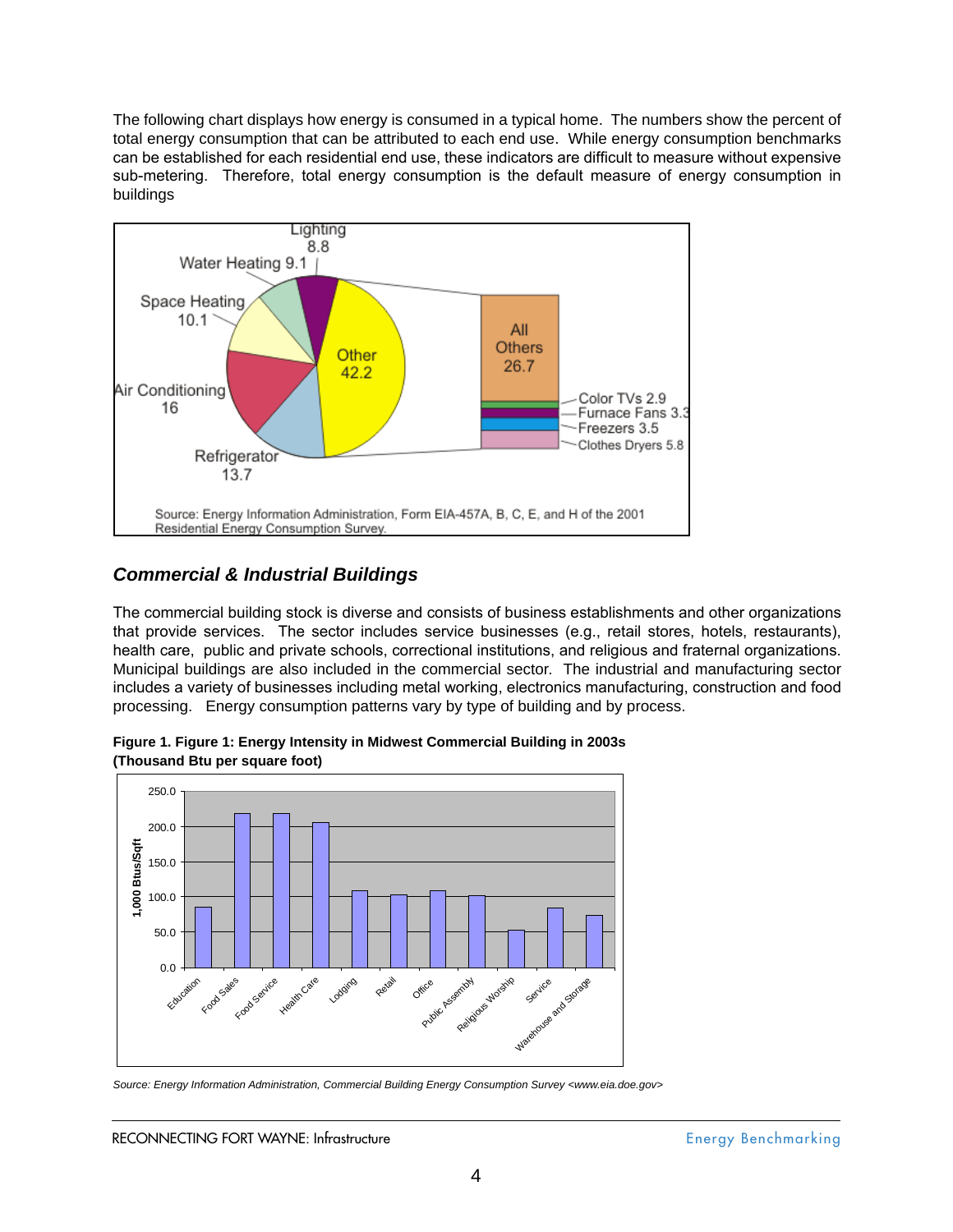To illustrate the variation among sectors, the figure below shows electricity consumption by Standard Industrial Characterization (SIC) code for the forty largest users in a large Midwestern city.<sup>12</sup>

| <b>SIC CODE DESCRIPTION</b>                | <b>Average Annual Consumption (kwh)</b> |
|--------------------------------------------|-----------------------------------------|
| Electric, Gas, And Sanitary Services       | 2,484,498                               |
| Justice, Public Order, And Safety          | 2,119,197                               |
| Hotels And Other Lodging Places            | 1,769,420                               |
| <b>Food And Kindred Products</b>           | 1,215,575                               |
| <b>Primary Metal Industries</b>            | 988,867                                 |
| Holding And Other Investment Offices       | 785,466                                 |
| <b>Rubber And Misc. Plastics Products</b>  | 781,225                                 |
| <b>Paper And Allied Products</b>           | 751,589                                 |
| Museums, Botanical, Zoological Gardens     | 741,627                                 |
| Executive, Legislative, And General        | 732,787                                 |
| <b>Educational Services</b>                | 705,981                                 |
| <b>Chemicals And Allied Products</b>       | 651,668                                 |
| <b>Fabricated Metal Products</b>           | 576,021                                 |
| Electronic & Other Electric Equipment      | 485,664                                 |
| <b>Administration Of Human Resources</b>   | 457,174                                 |
| <b>Textile Mill Products</b>               | 393,944                                 |
| Leather And Leather Products               | 389,791                                 |
| <b>Petroleum And Coal Products</b>         | 382,089                                 |
| <b>Amusement &amp; Recreation Services</b> | 373,598                                 |
| Wholesale Trade--Nondurable Goods          | 349,705                                 |
| <b>Wholesale Trade--Durable Goods</b>      | 333,142                                 |
| Metal Mining                               | 315,956                                 |
| <b>General Merchandise Stores</b>          | 313,960                                 |
| Depository Institutions                    | 312,661                                 |
| <b>Real Estate</b>                         | 289,669                                 |
| Stone, Clay, And Glass Products            | 283,752                                 |
| Communication                              | 279,984                                 |
| <b>Transportation Equipment</b>            | 268,084                                 |
| <b>Security And Commodity Brokers</b>      | 263,734                                 |
| <b>Furniture And Fixtures</b>              | 263,584                                 |
| <b>Insurance Carriers</b>                  | 257,243                                 |
| <b>Instruments And Related Products</b>    | 237,575                                 |
| Lumber And Wood Products                   | 237,378                                 |
| Trucking And Warehousing                   | 236,493                                 |
| <b>Health Services</b>                     | 229,370                                 |
| <b>Food Stores</b>                         | 215,521                                 |
| <b>Water Transportation</b>                | 208,468                                 |
| <b>Environmental Quality And Housing</b>   | 193,780                                 |
| <b>Business Services</b>                   | 193,593                                 |

| Table 2. Samples of Electricity Consumption by SIC |  |  |  |
|----------------------------------------------------|--|--|--|
|----------------------------------------------------|--|--|--|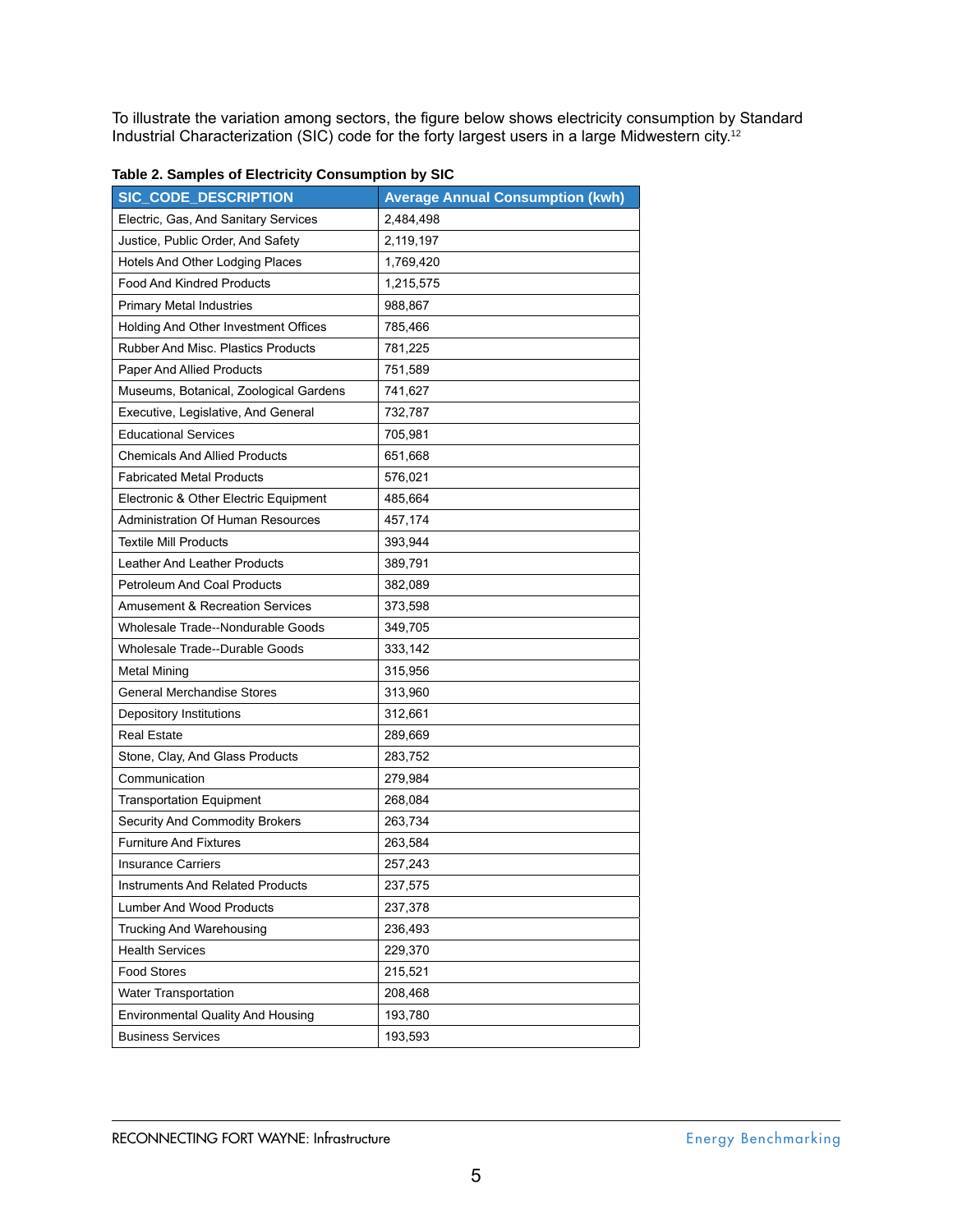## *Recommendations*

- The City of Fort Wayne should request energy consumption data from I & M and commission 1. a study to calculate actual EUI's for Fort Wayne's building stock by type of building in order to establish performance benchmarks as a baseline. Both average EUIs and the distribution of EUI values for each building type should be calculated.
- The baseline data should be compared with the EUI values provided in this report for the East North 2. Central Region and from other city data as it becomes available.
- The City of Fort Wayne should prioritize its energy efficiency programs and goals for reducing 3. energy consumption in buildings based on this data analysis and measure progress of on-going energy efficiency programs to the baseline.